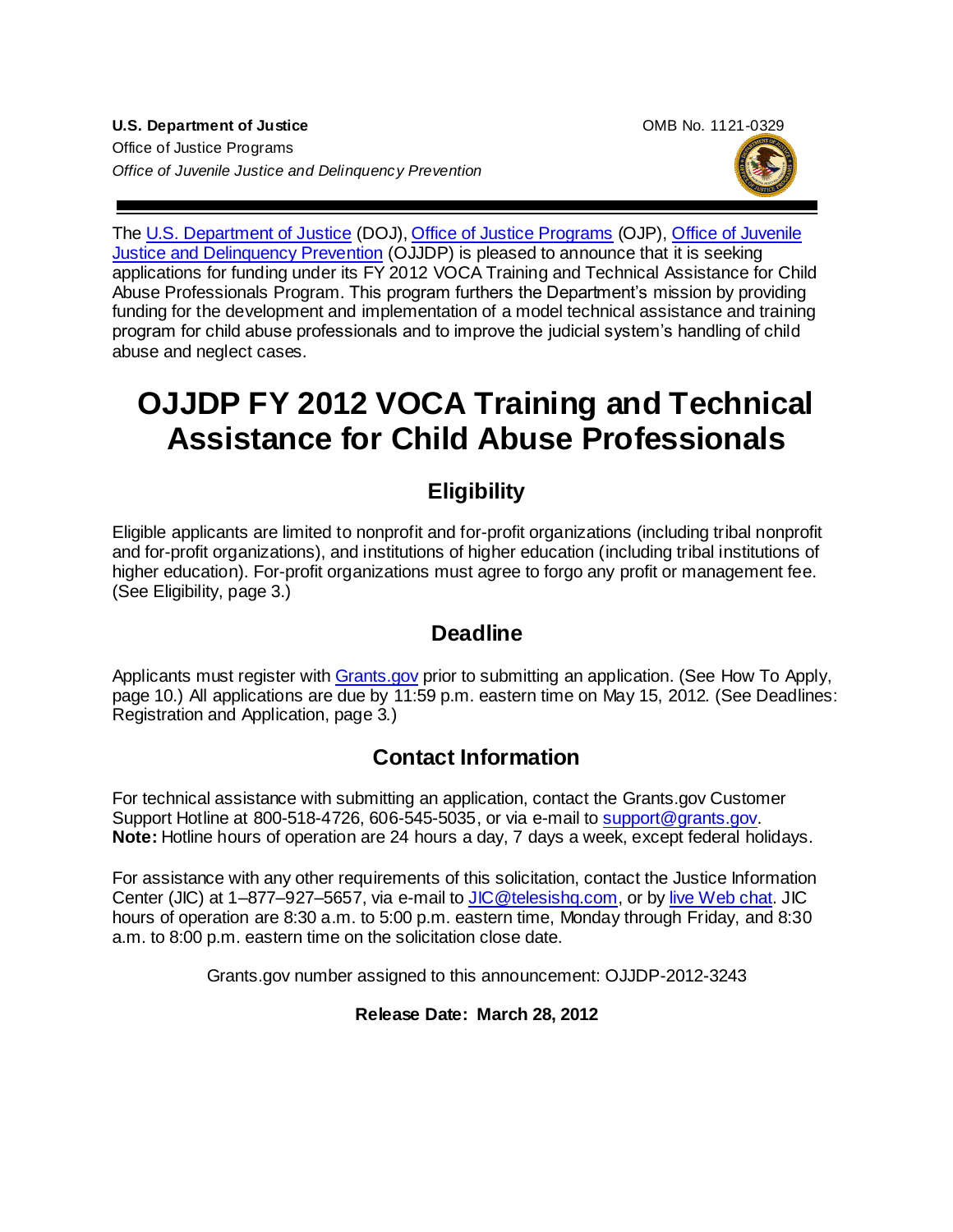### **Contents**

| Information to Complete the Application for Federal Assistance (SF-424) 13<br>1. |  |
|----------------------------------------------------------------------------------|--|
| 2.                                                                               |  |
| 3.                                                                               |  |
| 4.                                                                               |  |
| 5.                                                                               |  |
| 6.                                                                               |  |
|                                                                                  |  |
|                                                                                  |  |
|                                                                                  |  |
|                                                                                  |  |
|                                                                                  |  |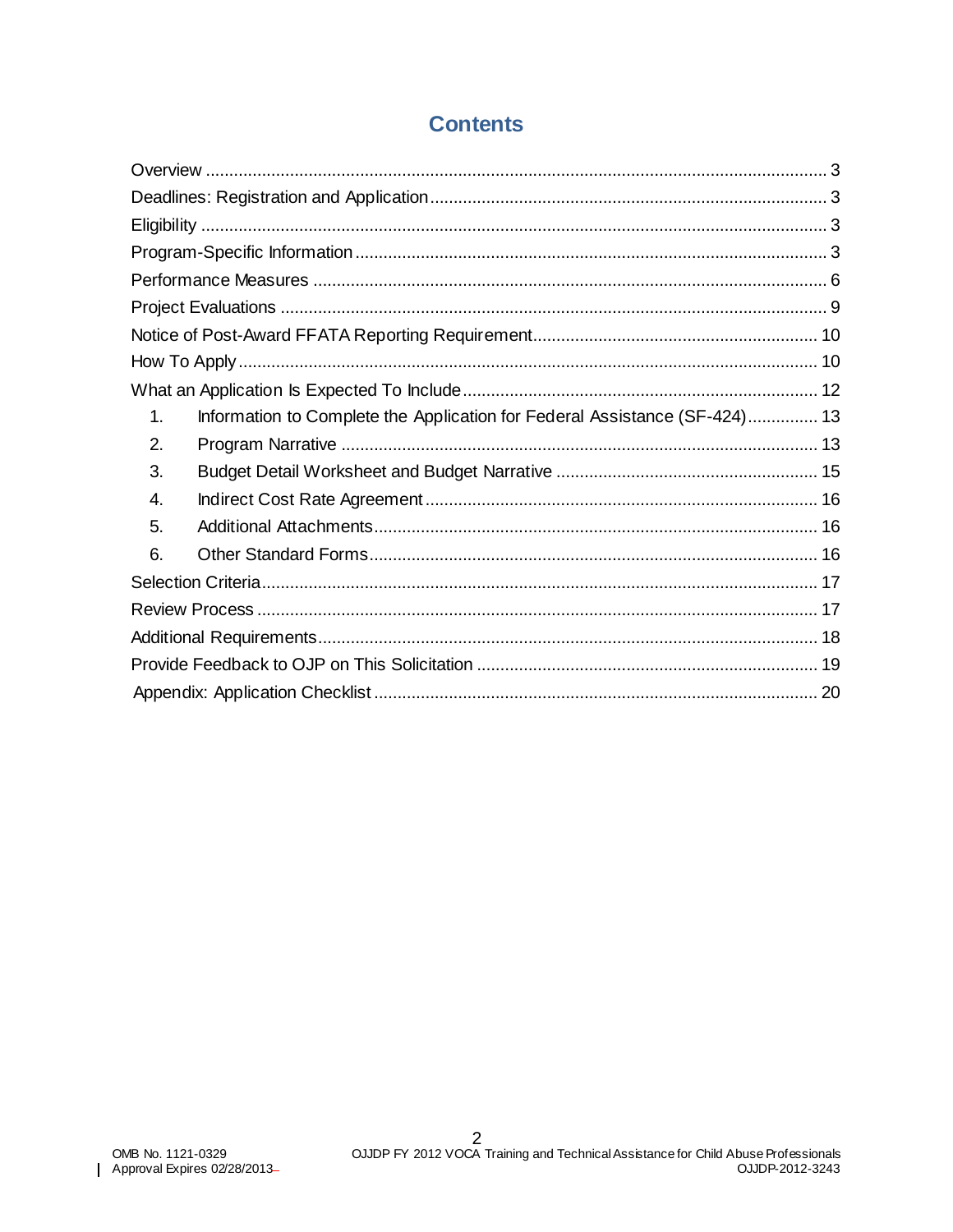# **OJJDP FY 2012 VOCA Training and Technical Assistance for Child Abuse Professionals (CFDA #16.758)**

### <span id="page-2-0"></span>**Overview**

This program will provide funding for the development and implementation of model technical assistance and training for child abuse professionals and to improve the judicial system's handling of child abuse and neglect cases. The purpose of this program is to improve the coordinated multidisciplinary investigation and response to child abuse. This program is authorized under the Victims of Child Abuse (VOCA) Act 42 U.S.C. Section 13001 et. seq.

### <span id="page-2-1"></span>**Deadlines: Registration and Application**

Applicants must register with Grants.gov prior to submitting an application. OJP encourages applicants to register several weeks before the application submission deadline. In addition, applicants are urged to submit applications **at least 72 hours prior** to the due date of the application to allow time to receive the validation message and to correct any problems that may have caused a rejection notification. The deadline to apply for funding under this announcement is 11:59 p.m*.* eastern time on May 15, 2012*.* See How To Apply, page 10, for details.

## <span id="page-2-2"></span>**Eligibility**

Eligible applicants are limited to nonprofit and for-profit organizations (including tribal nonprofit and for-profit organizations), and institutions of higher education (including tribal institutions of higher education). For-profit organizations must agree to forgo any profit or management fee.

OJJDP welcomes joint applications from two or more eligible applicants; however, one applicant must be clearly indicated as the primary applicant (for correspondence, award, and management purposes) and the others indicated as co-applicants.

### <span id="page-2-3"></span>**Program-Specific Information**

#### **Purpose**

The successful applicant will develop and operate a model national training and technical assistance program for child abuse professionals to enhance the coordinated multidisciplinary investigation and response to child abuse and to improve the judicial system's handling of child abuse and neglect cases. The successful applicant will provide training and technical assistance, develop and disseminate publications, and promote methods to provide project assessment and increase coordination among VOCA programs.

#### **Goals, Objectives, and Deliverables**

The program's goal is to enhance the coordinated multidisciplinary investigation and response to child abuse. The VOCA Act directs that grants made with VOCA funding assist, train, and teach community agencies and professionals responding to child abuse through coordinated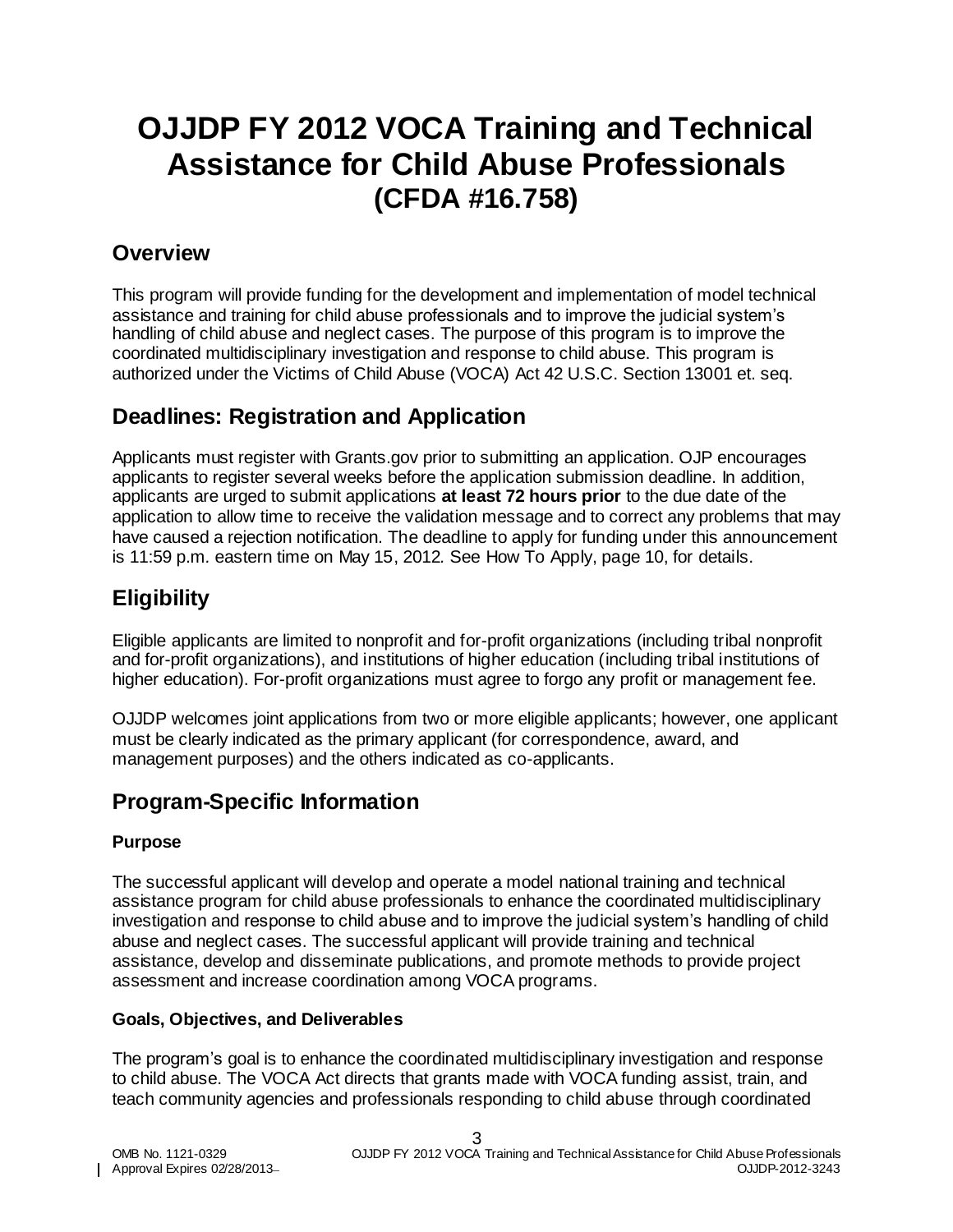multidisciplinary programs that address child maltreatment. Under the VOCA Act, a national organization to which a grant is made shall develop and provide model training and technical assistance; this includes information regarding improved child interview techniques, thorough investigative methods, interagency coordination, and effective presentation of evidence in court. In addition, grant recipients must coordinate their efforts with other VOCA programs that OJJDP will identify.

To achieve its goal, OJJDP has established the following objectives to support:

- training opportunities for child abuse response professionals.
- technical assistance efforts for child abuse response professionals.
- publications and resources for child abuse response professionals.
- coordination among VOCA programs.

The successful applicant will design and implement the following activities to achieve the above objectives:

- training sessions (onsite, cross-site, telephone, Web-based, etc.) for child abuse professionals at the local, state, regional, and national levels. The applicant will propose the topics, types, quantity, duration, audiences, timing, and means of delivery of training, identifying trainers with relevant expertise and audiences with significant need. The applicant will include plans for evaluating training sessions to include measuring changes in participants' knowledge, attitude, and behavior.
- technical assistance at the state and local levels for child abuse professionals to enhance the coordinated multidisciplinary response to child abuse and to improve the judicial system's handling of child abuse and neglect cases. Applicants should assess the state of the field and propose criteria for deciding in which communities to devote project resources.
- publications and resources to enhance the coordinated multidisciplinary response to child abuse. The applicant will indicate the topics, types, quantity, audiences, and production schedule for proposed publications, identifying the authors and contributors. The applicant will create a plan to disseminate publications and measure their impact, at a minimum, collecting data on the number disseminated and the number of times online versions are accessed and the types of users.
- methods to provide ongoing project assessment relating to training and technical assistance.
- methods to increase coordination among VOCA programs.

OJJDP will assign major tasks and deliverables under this solicitation based on a review of the successful application.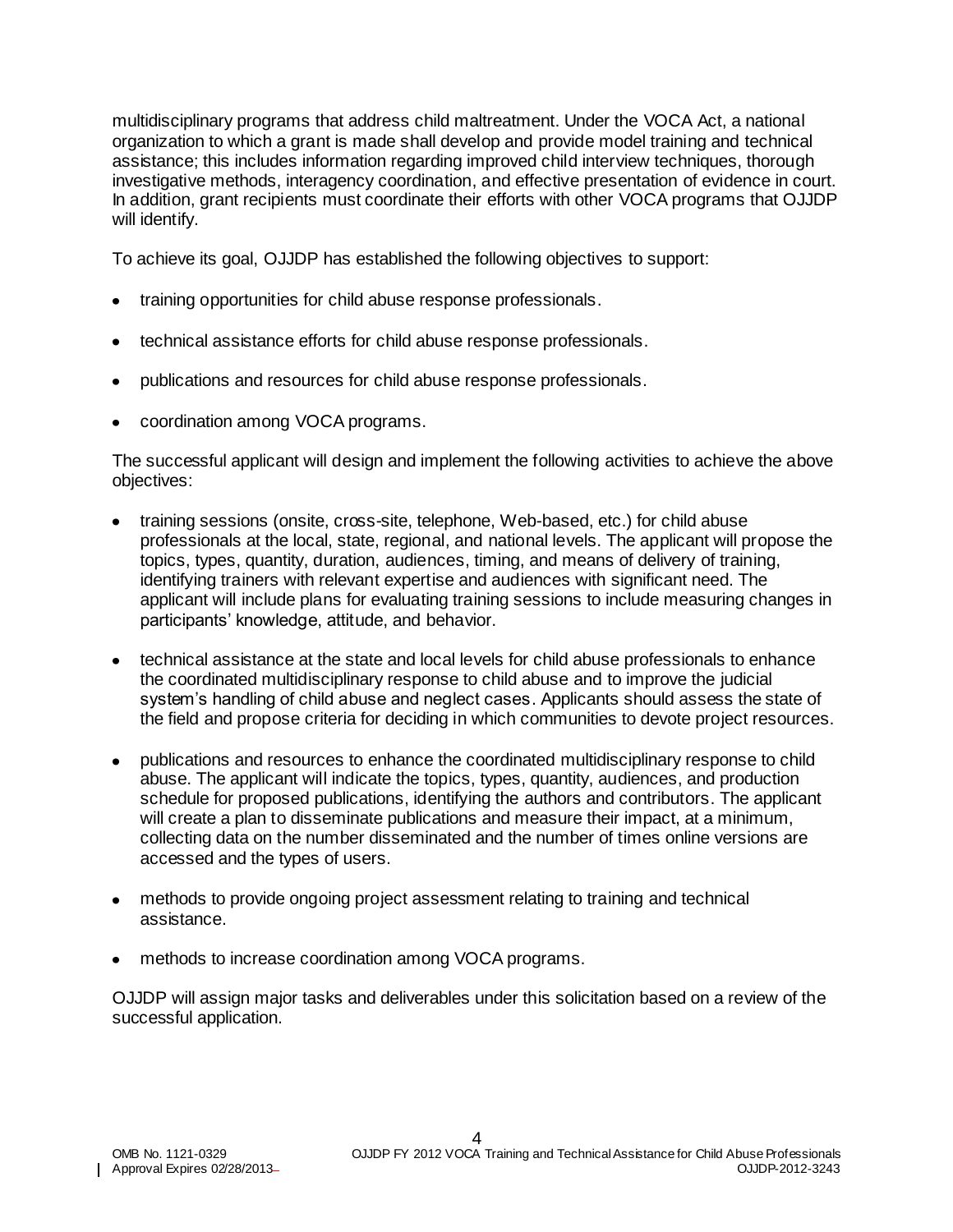#### **Evidence-based Programs or Practices**

OJP considers programs and practices to be evidence-based when their effectiveness has been demonstrated by causal evidence (generally obtained through one or more outcome evaluations). Causal evidence documents a relationship between an activity or intervention (including technology) and its intended outcome, including measuring the direction and size of a change, and the extent to which a change may be attributed to the activity or intervention. Causal evidence depends on the use of scientific methods to rule out, to the extent possible, alternative explanations for the documented change. The strength of causal evidence, based on the factors described above, will influence the degree to which OJP considers a program or practice to be evidence-based. OJP's [CrimeSolutions.gov](http://www.crimesolutions.gov/) and OJJDP's [Model Program Guide](http://www.ojjdp.gov/mpg/) Web sites are two resources that applicants may use to find information about evidence-based programs in criminal justice, juvenile justice, and crime victim services.

#### **Amount and Length of Awards**

OJJDP will make one award for as much as \$1 million for 1 year. Second and third year funding will be made based upon performance and availability of funds. All awards are subject to the availability of appropriated funds and to any modifications or additional requirements that may be imposed by law.

OJJDP will enter into a cooperative agreement with the successful applicant. In furtherance of the goals and objectives described above, OJJDP's role will include the following tasks:

- reviewing and approving major work plans, including changes to such plans, and key decisions pertaining to project operations.
- reviewing and approving major project-generated documents and materials used in the provision of project services.
- providing guidance in significant project planning meetings and participating in projectsponsored training events or conferences.

#### **Budget Information**

**Limitation on Use of Award Funds for Employee Compensation; Waiver:** With respect to any award of more than \$250,000 made under this solicitation, federal funds may not be used to pay total cash compensation (salary plus bonuses) to any employee of the award recipient at a rate that exceeds 110% of the maximum annual salary payable to a member of the Federal Government's Senior Executive Service (SES) at an agency with a Certified SES Performance Appraisal System for that year. The 2012 salary table for SES employees is available at [www.opm.gov/oca/12tables/indexSES.asp.](http://www.opm.gov/oca/12tables/indexSES.asp) Note: A recipient may compensate an employee at a higher rate, provided the amount in excess of this compensation limitation is paid with nonfederal funds. (Any such additional compensation will not be considered matching funds where match requirements apply.)

The limitation on compensation rates allowable under an award may be waived on an individual basis at the discretion of the Assistant Attorney General for OJP. An applicant requesting a waiver should include a detailed justification in the budget narrative of its application. Unless the applicant submits a waiver request and justification with the application, the applicant should anticipate that OJP will request the applicant to adjust and resubmit its budget.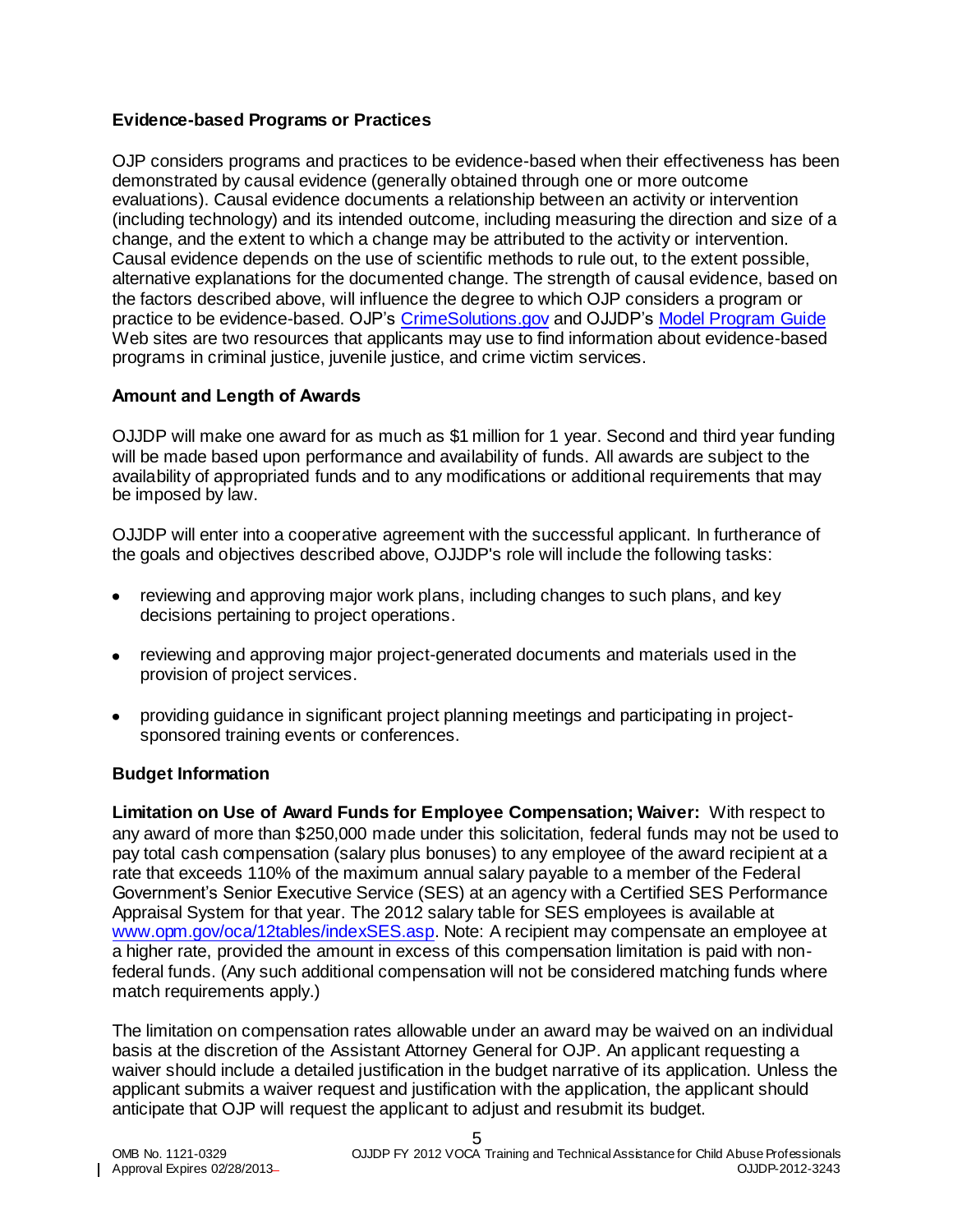The justification should include the particular qualifications and expertise of the individual, the uniqueness of the service being provided, the individual's specific knowledge of the program or project being undertaken with award funds, and a statement explaining that the individual's salary is commensurate with the regular and customary rate for an individual with his/her qualifications and expertise, and for the work to be done.

**Minimization of Conference Costs.** No OJP funding can be used to purchase food and/or beverages for any meeting, conference, training, or other event. Exceptions to this restriction may be made only in cases where such sustenance is not otherwise available (i.e., extremely remote areas), or where a special presentation at a conference requires a plenary address where there is no other time for sustenance to be obtained. Such an exception would require prior approval from OJP. This restriction does not apply to water provided at no cost, but does apply to any and all other refreshments, regardless of the size or nature of the meeting. Additionally, this restriction does not impact direct payment of per diem amounts to individuals in a travel status under your organization's travel policy.

Updated Department of Justice and OJP guidance on conference planning, minimization of costs, and conference cost reporting will be forthcoming and will be accessible on the OJP Web site at [www.ojp.usdoj.gov/funding/funding.htm.](http://www.ojp.usdoj.gov/funding/funding.htm)

**Costs Associated with Language Assistance (if applicable).** If an applicant proposes a program or activity that would deliver services or benefits to individuals, the costs of taking reasonable steps to provide meaningful access to those services or benefits by individuals with limited English proficiency may be allowable costs. Reasonable steps to provide meaningful access to services or benefits may include interpretation or translation services where appropriate.

For additional information, see the "Civil Rights Compliance" section of the OJP "Other Requirements for OJP Applications" Web page [\(www.ojp.usdoj.gov/funding/other\\_requirements.htm\)](http://www.ojp.usdoj.gov/funding/other_requirements.htm).

**Match Requirement.** This solicitation does not require a match. However, if a successful application proposes a voluntary match amount, the match amount incorporated into the OJPapproved budget becomes mandatory and subject to audit.

### <span id="page-5-0"></span>**Performance Measures**

To assist the Department in fulfilling its responsibilities under the Government Performance and Results Act (GPRA) of 1993, Public Law 103-62, and the GPRA Modernization Act of 2010, Public Law 111–352, applicants that receive funding under this solicitation must provide data that measure the results of their work done under this solicitation. Any award recipient will be required, post award, to provide the data requested in the "Data Grantee Provides" column so that OJP can calculate values for the "Performance Measures" column. Performance measures for this solicitation are as follows: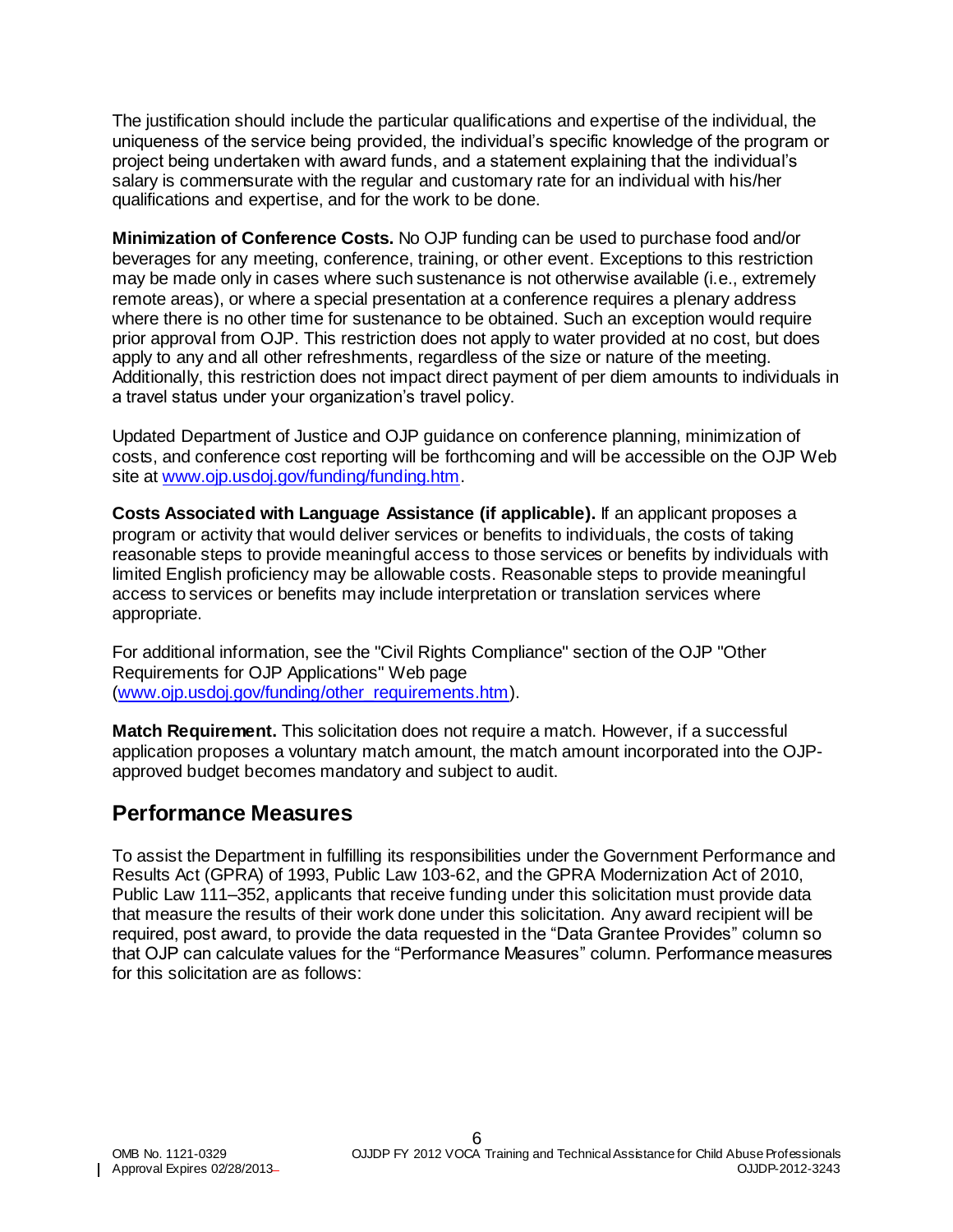| <b>Program Goal</b>                                                                                                                     | <b>Performance</b><br><b>Measures</b>                                                                    | <b>Description</b>                                                                                                                                                                                                                                                                                                                                                                                                                                                                                                                                                                                            | <b>Data Grantees Provide</b>                                                                                                                                                                                                                                           |
|-----------------------------------------------------------------------------------------------------------------------------------------|----------------------------------------------------------------------------------------------------------|---------------------------------------------------------------------------------------------------------------------------------------------------------------------------------------------------------------------------------------------------------------------------------------------------------------------------------------------------------------------------------------------------------------------------------------------------------------------------------------------------------------------------------------------------------------------------------------------------------------|------------------------------------------------------------------------------------------------------------------------------------------------------------------------------------------------------------------------------------------------------------------------|
| To improve the<br>coordinated<br>multidisciplinary<br>response to child<br>abuse through<br>training and<br>technical<br>assistance for | The following are<br>mandatory measures<br>for grantees.                                                 |                                                                                                                                                                                                                                                                                                                                                                                                                                                                                                                                                                                                               | OJJDP has an online system<br>(www.ojjdp-dctat.org) for grantee<br>transmittal of performance measures<br>data. For detailed information on<br>specific measures and resources, see<br><b>OJJDP's Performance Measures</b><br>Website<br>(www.ojjdp.gov/grantees/pm/). |
| child abuse<br>response<br>professionals.                                                                                               | Percentage of<br>advocacy centers/<br>programs implementing<br>an evidence-based<br>program or practice. | Number and<br>percentage of<br>advocacy centers/<br>programs that<br>implement an<br>evidence-based<br>program or<br>practice. Evidence-<br>based<br>programs and<br>practices include<br>program models<br>that have been<br>shown, through<br>rigorous evaluation<br>and replication, to<br>be effective at<br>preventing or<br>reducing juvenile<br>delinquency or<br>related risk factors,<br>such as<br>substance abuse.<br>Model programs<br>can come from<br>many valid sources<br>(e.g., Blueprints,<br>OJJDP's Model<br>Programs Guide,<br><b>SAMHSA's Model</b><br>Programs, State<br>Model Program | During the reporting period:<br>Number of advocacy<br>centers/programs implementing an<br>evidence-based program or practice.<br>Number of advocacy<br>centers/programs implementing<br>programs.                                                                      |
|                                                                                                                                         | Compared to the<br>previous reporting<br>period:                                                         | resources, etc.).<br>This measure<br>represents the<br>number of planning<br>or training activities                                                                                                                                                                                                                                                                                                                                                                                                                                                                                                           | Number of planning/training activities<br>conducted during the reporting period.<br>Total number of planning/ training                                                                                                                                                 |
|                                                                                                                                         | Percentage increase in<br>number of planning/<br>training activities that<br>the center conducted.       | held during the<br>reporting period.<br>Planning and<br>training activities<br>include creation of<br>task forces or                                                                                                                                                                                                                                                                                                                                                                                                                                                                                          | activities conducted at the close of the<br>previous reporting period.                                                                                                                                                                                                 |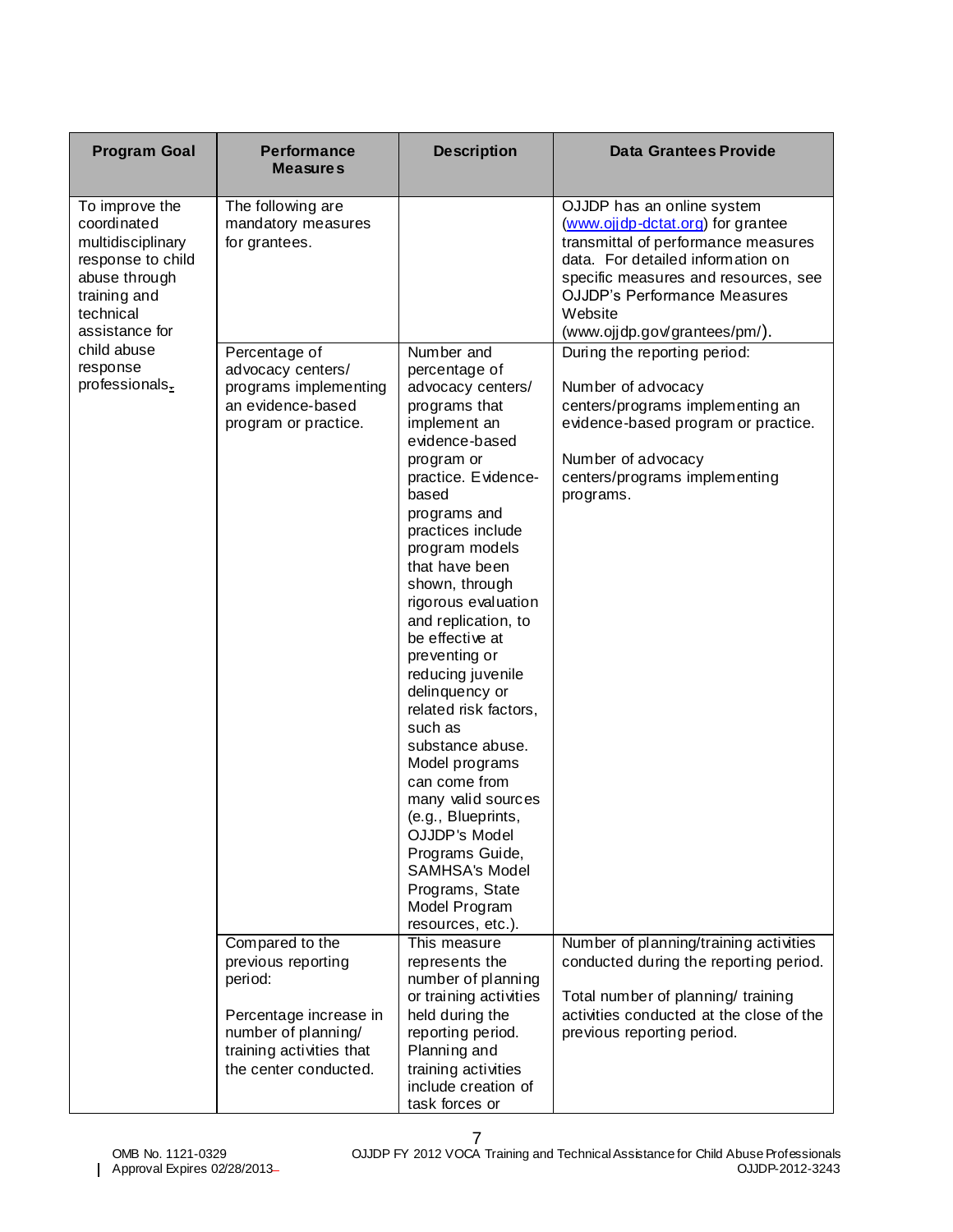| Number of program<br>materials developed.<br>Number of materials<br>disseminated.                      | interagency<br>committees,<br>meetings held,<br>needs<br>assessments<br>undertaken, etc.<br>This measure<br>represents the<br>number of program<br>materials that were<br>developed during<br>the reporting                                                                                                                          | Number of center/program materials<br>developed designed to assist in<br>preventing/reducing the number of<br>child victims.<br>Number of materials designed to |
|--------------------------------------------------------------------------------------------------------|--------------------------------------------------------------------------------------------------------------------------------------------------------------------------------------------------------------------------------------------------------------------------------------------------------------------------------------|-----------------------------------------------------------------------------------------------------------------------------------------------------------------|
|                                                                                                        | period. Include only<br>substantive<br>materials, such as<br>program overviews,<br>client workbooks,<br>lists of local service<br>providers. Do not<br>include program<br>advertisements or<br>administrative<br>forms, such as<br>sign-in sheets or<br>client tracking<br>forms. Count the<br>number of pieces<br>developed.        | assist in preventing/reducing the<br>number of child victims distributed to<br>programs, centers, and staff, etc.                                               |
|                                                                                                        |                                                                                                                                                                                                                                                                                                                                      |                                                                                                                                                                 |
| Percentage of<br>individuals trained who<br>demonstrate increased<br>knowledge of the<br>program area. | This measure<br>represents the<br>number of people<br>who exhibit an<br>increased<br>knowledge of the<br>program area after<br>participating in<br>training. Use of pre-<br>and post-tests is<br>preferred.                                                                                                                          | Number of staff trained.<br>Number of staff exhibiting increased<br>knowledge of the program, as<br>measured by a pre- and post-training<br>test.               |
| Number of policies<br>changed, improved, or<br>rescinded as a result of<br>the program.                | This measure<br>represents the<br>number of cross-<br>program or agency<br>policies or<br>procedures<br>changed, improved,<br>or rescinded during<br>the reporting<br>period. A policy is a<br>plan or specific<br>course of action<br>that guides the<br>general goals and<br>directives of<br>programs and/or<br>agencies. Include | Number of policies changed,<br>improved, or rescinded as a result of<br>the program.                                                                            |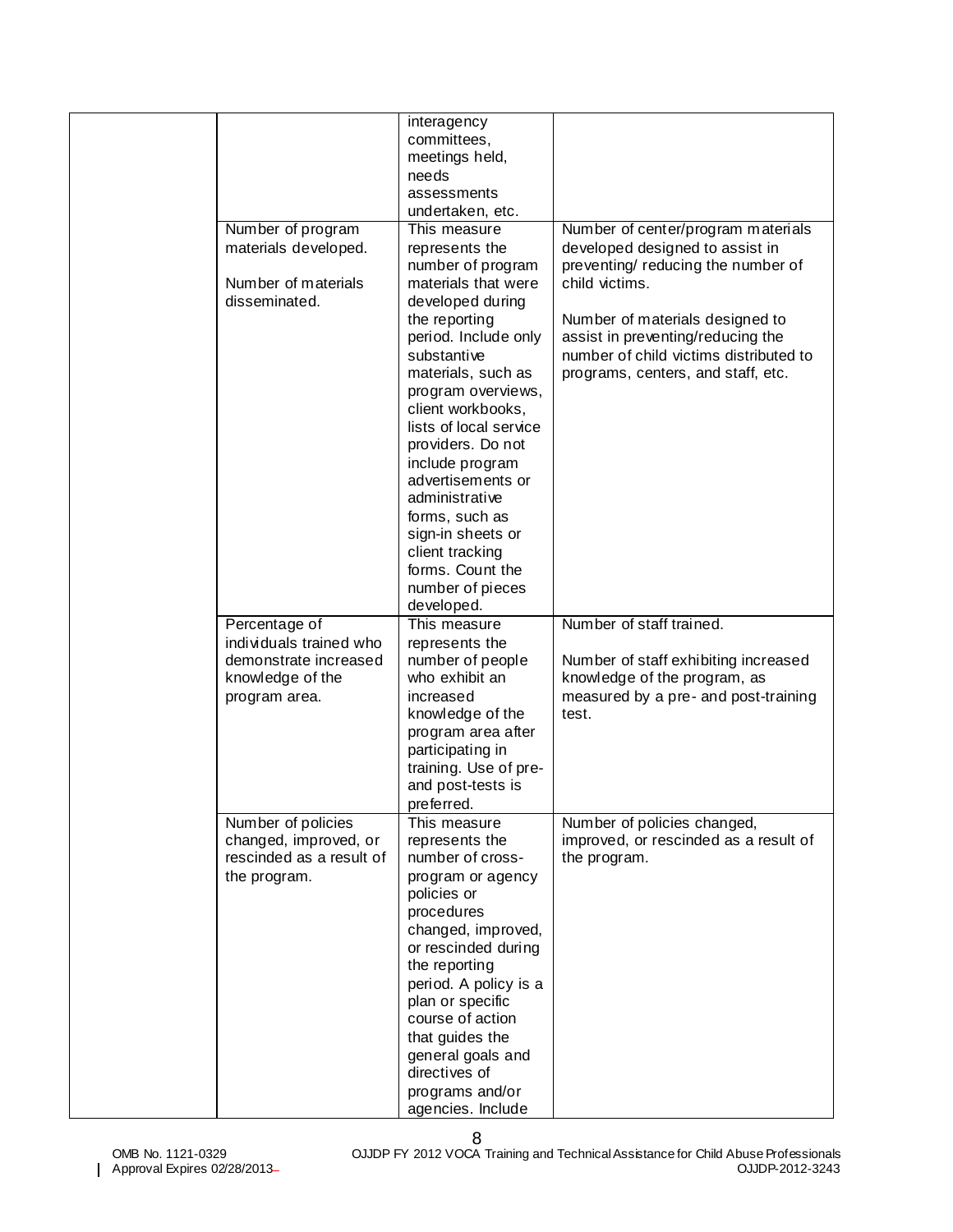| polices that are<br>relevant to the topic<br>area of the program<br>or that affect<br>program |
|-----------------------------------------------------------------------------------------------|
| operations.                                                                                   |

Submission of performance measures data is not required for the application. Instead, applicants should discuss in their application their proposed methods for collecting data for performance measures. Refer to the section What an Application Is Expected To Include on page 12 for additional information.

### <span id="page-8-0"></span>**Project Evaluations**

Applicants that propose to use funds awarded through this solicitation to conduct project evaluations or statistical data collections should be aware that these activities (such as systematic investigations designed to develop or contribute to generalizable knowledge) may constitute research, which is defined as follows:

**Research** means a systematic investigation, including research development, testing, and evaluation, designed to develop or contribute to generalizable knowledge. Activities that meet this definition constitute research for the purposes of this policy, whether or not they are conducted or supported under a program that is considered research for other purposes. For example, some demonstration and service programs may include research activities. 28 C.F.R. § 46.102(d). The following information pertains to applications that propose to conduct research and involves human subjects:

DOJ regulations (28 C.F.R. Part 46) protect the human subjects of federally funded research. In brief, 28 C.F.R. Part 46 requires that most research involving human subjects that is conducted or supported by a federal department or agency be reviewed and approved by an Institutional Review Board (IRB), in accordance with the regulations, before federal funds are expended for that research. As a rule, persons who participate in federally funded research must provide their "informed consent" and must be permitted to terminate their participation at any time. Funding recipients, before they will be allowed to spend OJP funds on any research activity involving human subjects, must submit appropriate documentation to OJP showing compliance with 28 C.F.R. Part 46 requirements, as requested by OJP.

DOJ regulations (28 C.F.R. Part 22) require recipients of OJP funding to submit a Privacy Certificate as a condition of approval of any grant application or contract proposal that contains a research or statistical component under which "information identifiable to a private person" will be collected, analyzed, used, or disclosed. The funding recipient's Privacy Certificate includes a description of its policies and procedures to be followed to protect the confidentiality of identifiable data. 28 C.F.R. § 22.23. The Department's regulations provide, among other matters, that: "Research or statistical information identifiable to a private person may be used only for research or statistical purposes." 28 C.F.R. § 22.21. Moreover, any private person from whom information identifiable to a private person is collected or obtained (either orally or by means of written questionnaire or other document) must be advised that the information will only be used or disclosed for research or statistical purposes and that compliance with the request for information is voluntary and may be terminated at any time. 28 C.F.R. § 22.27.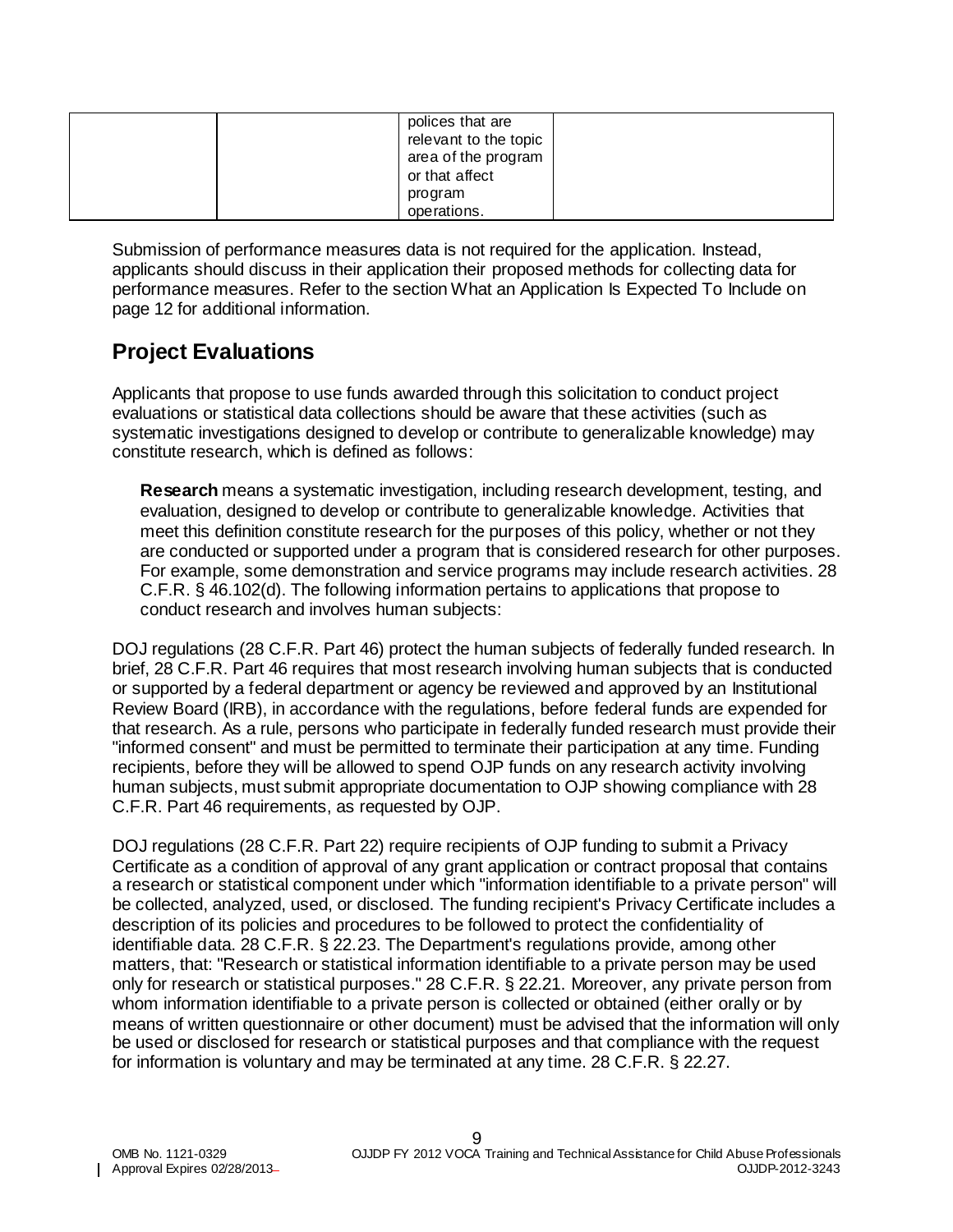OJP has developed a decision tree www.ojp.usdoj.gov/funding/pdfs/decision tree.pdf to assist applicants in assessing whether an activity they plan to undertake with OJP funds may constitute research involving human subjects. **Applicants should review this decision tree and include a specific statement in their application narrative that clarifies if they intend to use any information from a project evaluation or data collection to contribute to "generalizeable knowledge" or if they intend to use the information solely for the purpose of internal improvements and/or to meet OJP's performance measures data reporting requirements.** If an application includes a research, demonstration evaluation, or statistical data collection component, OJP will examine that component to determine whether it meets the definition of research.

For additional information visit the "Research and Protection of Human Subjects" and the "Confidentiality" sections of the OJP "Other Requirements" Web page at [www.ojp.usdoj.gov/funding/other\\_requirements.htm.](file://ojpwasfps02/home/danielsc/A%20OAAM/Solicitation%20WG/www.ojp.usdoj.gov/funding/other_requirements.htm)

### <span id="page-9-0"></span>**Notice of Post-Award FFATA Reporting Requirement**

Applicants should anticipate that OJP will require all recipients (other than individuals) of awards of \$25,000 or more under this solicitation, consistent with the Federal Funding Accountability and Transparency Act of 2006 (FFATA), to report award information on any first-tier subawards totaling \$25,000 or more, and, in certain cases, to report information on the names and total compensation of the five most highly compensated executives of the recipient and first-tier subrecipients. Each applicant entity must ensure that it has the necessary processes and systems in place to comply with the reporting requirements should it receive funding. Reports regarding subawards will be made through the FFATA Subaward Reporting System (FSRS), found at [www.fsrs.gov.](https://www.fsrs.gov/)

Please note also that applicants should anticipate that no subaward of an award made under this solicitation may be made to a subrecipient (other than an individual) unless the potential subrecipient acquires and provides a Data Universal Numbering System (DUNS) number.

## <span id="page-9-1"></span>**How To Apply**

Applications will be submitted through Grants.gov. Grants.gov is a "one-stop storefront" that provides a unified process for all customers of federal awards to find funding opportunities and apply for funding. Complete instructions on how to register and submit an application can be found at [www.Grants.gov.](http://www.grants.gov/) If the applicant experiences technical difficulties at any point during this process, call the Grants.gov Customer Support Hotline at 800-518-4726, 606-545-5035, or via e-mail to [support@grants.gov,](mailto:support@grants.gov) 24 hours a day, 7 days a week, except federal holidays. Registering with Grants.gov is a one-time process; however, processing delays may occur, and it can take up to several weeks for first-time registrants to receive confirmation and a user password. OJP highly recommends that applicants start the registration process as early as possible to prevent delays in submitting an application package by the specified application deadline.

All applicants are required to complete the following steps:

**1. Acquire a Data Universal Numbering System (DUNS) number.** In general, the Office of Management and Budget requires that all applicants (other than individuals) for federal funds include a DUNS number in their applications for a new award or renewal of an existing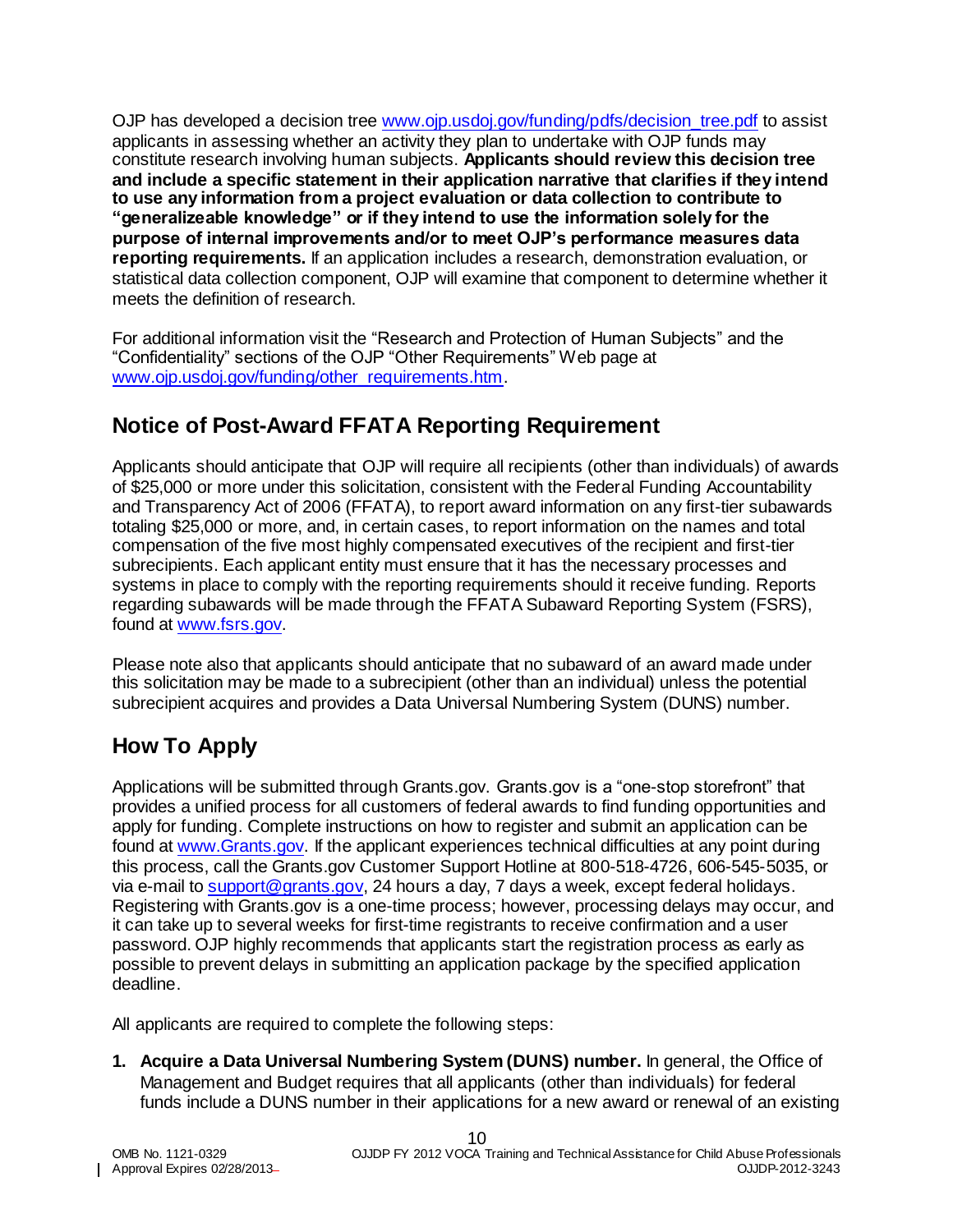award. A DUNS number is a unique nine-digit sequence recognized as the universal standard for identifying and keeping track of entities receiving federal funds. The identifier is used for tracking purposes and to validate address and point of contact information for federal assistance applicants, recipients, and subrecipients. The DUNS number will be used throughout the grant life cycle. Obtaining a DUNS number is a free, one-time activity. Obtain a DUNS number by calling Dun and Bradstreet at 866–705–5711 or by applying online at [www.dnb.com.](http://www.dnb.com/) A DUNS number is usually received within 1-2 business days.

- **2. Acquire or renew registration with the Central Contractor Registration (CCR) database.** OJP requires that all applicants (other than individuals) for federal financial assistance maintain current registrations in the CCR database. An applicant must be registered in the CCR to successfully register in Grants.gov. The CCR database is the repository for standard information about federal financial assistance applicants, recipients, and subrecipients. Organizations that have previously submitted applications via Grants.gov are already registered with CCR, as it is a requirement for Grants.gov registration. Note, however, that applicants must **update or renew their CCR registration annually** to maintain an active status. Information about CCR registration procedures can be accessed at [www.ccr.gov.](http://www.ccr.gov/)
- **3. Acquire an Authorized Organization Representative (AOR) and a Grants.gov username and password**. Complete the AOR profile on Grants.gov and create a username and password. The applicant organization's DUNS number must be used to complete this step. For more information about the registration process, go to [www.grants.gov/applicants/get\\_registered.jsp.](http://www.grants.gov/applicants/get_registered.jsp)
- **4. Acquire confirmation for the AOR from the E-Business Point of Contact (E-Biz POC).**  The E-Biz POC at the applicant organization must log into Grants.gov to confirm the applicant organization's AOR. Note that there can be more than one AOR for the organization.
- **5. Search for the funding opportunity on Grants.gov.** Use the following identifying information when searching for the funding opportunity on Grants.gov. The Catalog of Federal Domestic Assistance number for this solicitation is 16.758, titled "Improving the Investigation and Prosecution of Child Abuse and the Regional and Local Children's Advocacy Centers," and the funding opportunity number is OJJDP-2012-3243.
- **6. Complete the Disclosure of Lobbying Activities.** All applicants must complete this information. An applicant that expends any funds for lobbying activities must provide the detailed information requested on the form, *Disclosure of Lobbying Activities*, (SF-LLL). An applicant that does not expend any funds for lobbying activities should enter "N/A" in the required highlighted fields.
- **7. Submit an application consistent with this solicitation by following the directions in Grants.gov.** Within 24–48 hours after submitting the electronic application, the applicant should receive an e-mail validation message from Grants.gov. The validation message will state whether the application has been received and validated, or rejected, with an explanation. **Important:** Applicants are urged to submit applications **at least 72 hours prior** to the due date of the application to allow time to receive the validation message and to correct any problems that may have caused a rejection notification.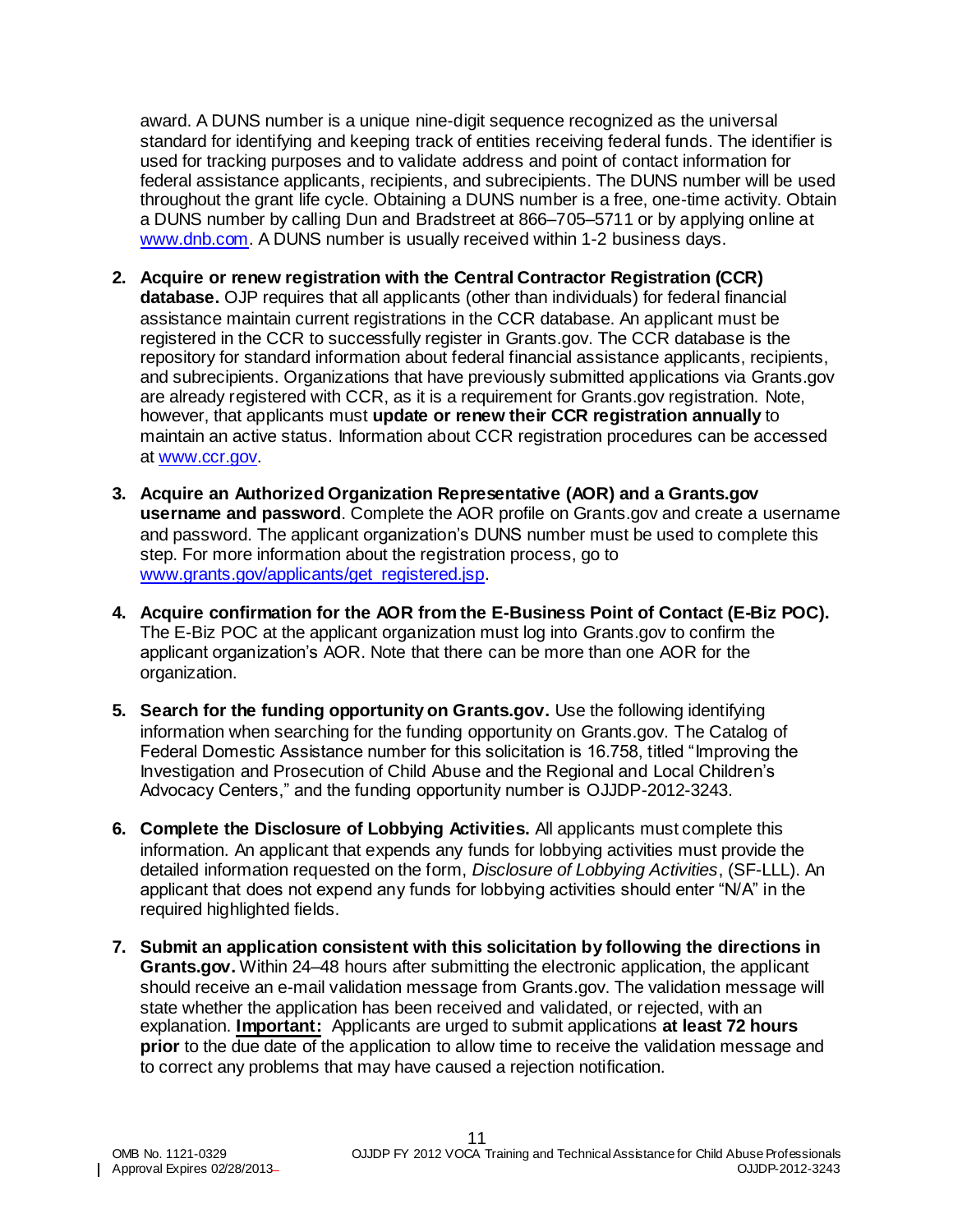#### **Note: Grants.gov will forward the application to OJP's Grants Management System (GMS). GMS does not accept executable file types as application attachments**. These

disallowed file types include, but are not limited to, the following extensions: ".com," ".bat," ".exe," ".vbs," ".cfg," ".dat," ".db," ".dbf," ".dll," ".ini," ".log," ".ora," ".sys," and ".zip."

**Note: Duplicate Applications.** If an applicant submits multiple versions of an application, OJJDP will review the most recent version submitted.

#### **Experiencing Unforeseen Grants.gov Technical Issues**

If an applicant experiences unforeseen Grants.gov technical issues beyond the applicant's control that prevent submission of its application by the deadline, the applicant must email the Justice Information Center (see Page 1 for contact information) **within 24 hours after the application deadline** and request approval to submit its application. The applicant must include in the e-mail: a description of the technical difficulties, a timeline of submission efforts, the complete grant application, the applicant DUNS number, and Grants.gov Help Desk tracking number(s) the applicant has received. **Note: Requests are not automatically approved by OJJDP***.* After the program office reviews all of the information submitted, and contacts the Grants.gov Help Desk to validate the technical issues reported, OJP will contact the applicant to either approve or deny the request to submit a late application. If the technical issues reported cannot be validated, the application will be rejected as untimely.

To ensure a fair competition for limited discretionary funds, the following conditions are not valid reasons to permit late submissions: (1) failure to begin the registration process in sufficient time, (2) failure to follow Grants.gov instructions on how to register and apply as posted on its Web site, (3) failure to follow all of the instructions in the OJP solicitation, and (4) technical issues experienced with the applicant's computer or information technology environment, including firewalls.

Notifications regarding known technical problems with Grants.gov, if any, are posted at the top of the OJP funding Web page at [www.ojp.usdoj.gov/funding/solicitations.htm.](http://www.ojp.usdoj.gov/funding/solicitations.htm)

### <span id="page-11-0"></span>**What an Application Is Expected To Include**

Applicants should anticipate that failure to submit an application that contains all of the specified elements may negatively affect the review of the application; and, should a decision be made to make an award, it may result in the inclusion of special conditions that preclude access to or use of award funds pending satisfaction of the conditions.

Moreover, applicants should anticipate that applications that are unresponsive to the scope of the solicitation, or that do not include application elements designated by OJJDP to be critical, will neither proceed to peer review nor receive further consideration. Under this solicitation, OJJDP has designated the following application elements as critical: Program Narrative, Budget Detail Worksheet, and Budget Narrative.

OJP strongly recommends use of appropriately descriptive file names (e.g*.*, "Program Narrative," "Budget Detail Worksheet and Budget Narrative," "Timelines," "Memoranda of Understanding," "Resumes") for all attachments. OJP recommends that resumes be included in a single file.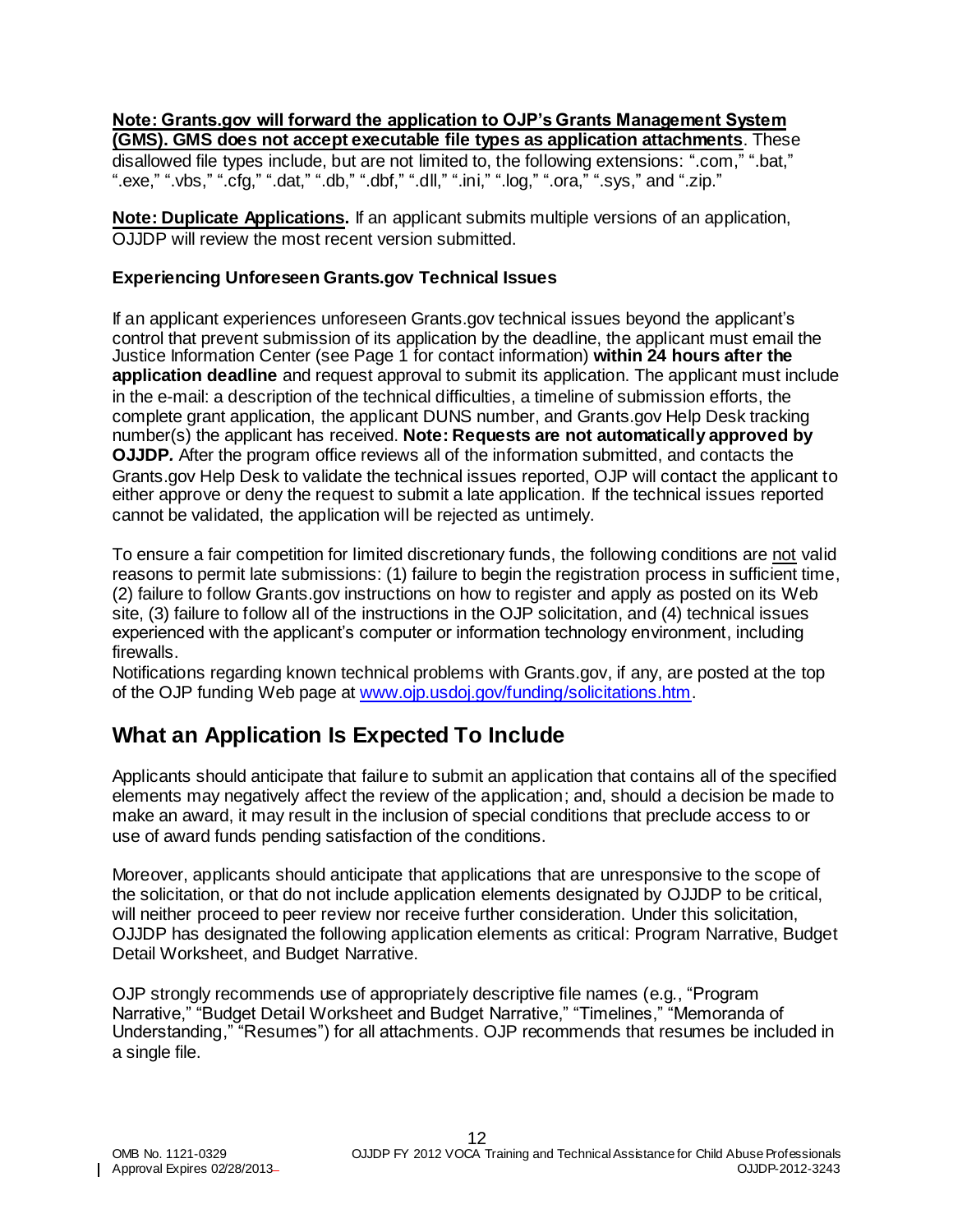#### <span id="page-12-0"></span>**1. Information to Complete the Application for Federal Assistance (SF-424)**

The SF-424 is a standard form used as a cover sheet for submission of pre-applications, applications, and related information. Grants.gov and GMS take information from the applicant's profile to populate the fields on this form. When selecting "type of applicant," if the applicant is a for-profit entity, select "For-Profit Organization" or "Small Business" (as applicable). Instructions on completing the SF 424 are available at [www.grants.gov/assets/SF424Instructions.pdf.](http://www.grants.gov/assets/SF424Instructions.pdf)

#### <span id="page-12-1"></span>**2. Program Narrative**

Applicants must submit a program narrative that presents a detailed description of the purpose, goals, objectives, strategies, design, and management of the proposed program. The program narrative should be double-spaced with 1-inch margins, not exceeding 30 pages of 8½ by 11 inches, and use a standard 12-point font, preferably Times New Roman. Pages should be numbered "1 of 30," etc. The project abstract, tables, charts, pictures, etc., including all captions, legends, keys, subtext, etc., may be single-spaced, and will count in the 30-page limit. Material required under the "Budget and Budget Narrative" and "Additional Attachments" sections will not count toward the program narrative page count. Applicants may provide bibliographical references as a separate attachment that will not count toward the 30-page program narrative limit. If the program narrative fails to comply with these length-related restrictions, noncompliance may be considered in peer review and in final award decisions.

The program narrative should address the following selection criteria: (1) project abstract; (2) statement of the problem; (3) goals, objectives, and performance measures: (4) program design and implementation; and (5) capabilities/competencies. The applicant should clearly delineate the connections between and among each of these sections. For example, the applicant should derive the goals and objectives directly from the problems to be addressed. Similarly, the project design section should clearly explain how the program's structure and activities will accomplish the goals and objectives identified in the previous section.

The following sections should be included as part of the program narrative.

**a. Project Abstract.** Applicants should include a project abstract as the first page of the program narrative, and it is included in the page limitation specified above. The abstract should not exceed 200 words and briefly describe the project's purpose, identify the population to be served, and summarize the activities that the applicant will implement to achieve the project's goals and objectives. These goals and objectives should focus on short-term and intermediate outcomes (see Goals, Objectives, and Performance Measures, below). The abstract should describe how the applicant will measure progress toward these goals.

**Permission to Share Abstract and Contact Information with Private Funders.** It is unlikely that OJJDP will be able to fund all competitive applications the Office receives, but may have the opportunity to share unfunded competitive application information with private foundations. Applicants should indicate whether they give OJJDP permission to share their abstract and contact information for both the authorized representative and point of contact with potentially interested private foundations. Granting this permission will not affect OJJDP's funding recommendations, and if the application is not funded, it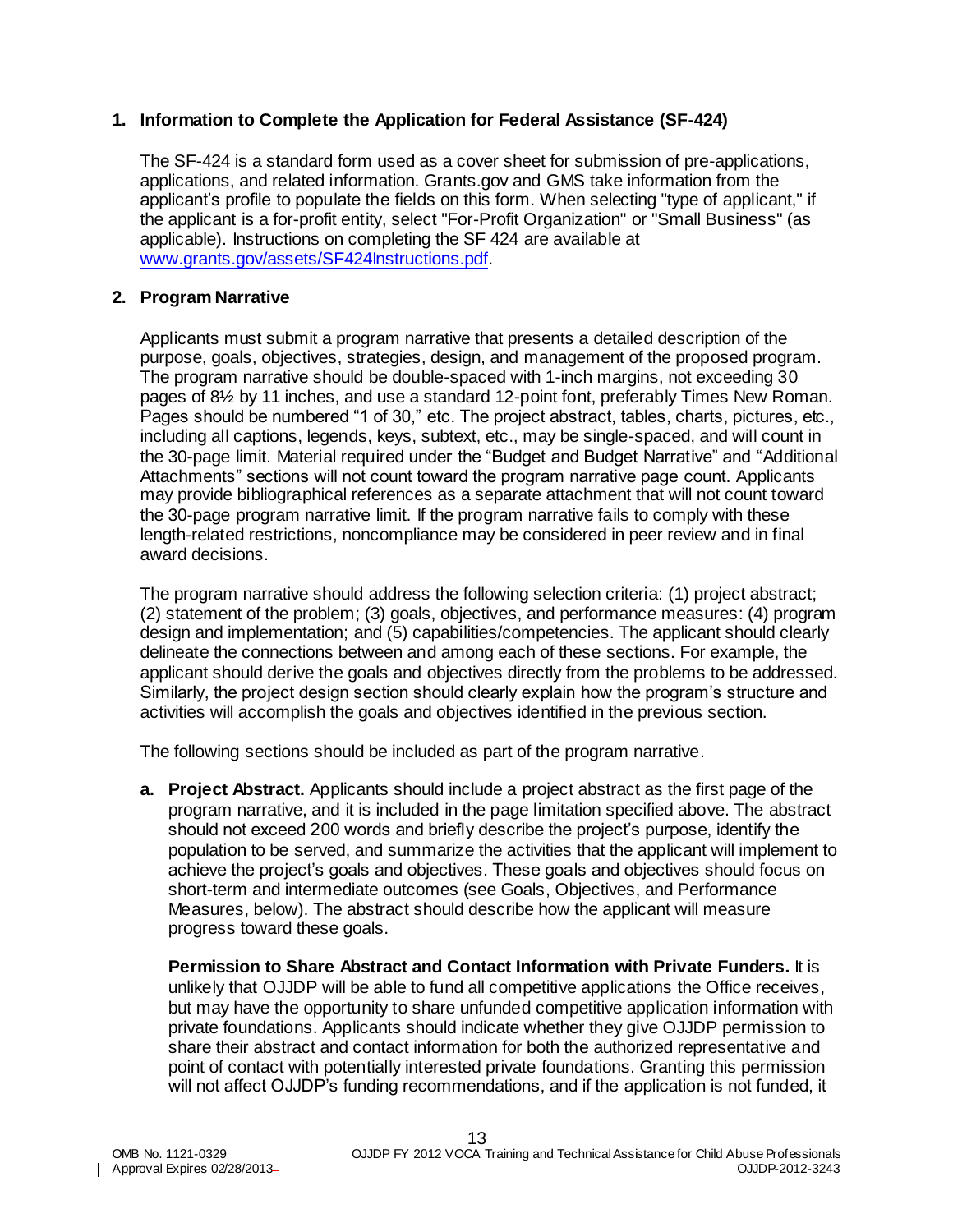will not guarantee that information will be shared, nor does it guarantee funding from any other source.

**b. Statement of the Problem.** Applicants should briefly describe the need for technical assistance and training for child abuse professionals. The applicant should use data to provide evidence that the need for training and technical assistance exists.

Applicants should describe any previous or current experience with implementing training and technical assistance for child abuse professionals and multidisciplinary investigation and response to child abuse. Applicants should describe any current publications they have developed on multidisciplinary investigation and response to child abuse.

**c. Goals, Objectives, and Performance Measures.** Applicants should describe the goals of the proposed program and identify its objectives. When formulating the program's goals and objectives, applicants should be cognizant of the performance measures that OJJDP will require successful applicants to provide.

**Goals.** Applicants should describe the program's intent to change, reduce, or eliminate the problem noted in the previous section and outline the project's goals.

**Program Objectives.** Applicants should explain how the program will accomplish its goals. Objectives are specific, quantifiable statements of the project's desired results. They should be clearly linked to the problem identified in the preceding section and measurable.

**Performance Measures.** OJJDP requires award recipients to report data in support of mandated performance measures for this solicitation (see Performance Measures, page 6.) OJJDP does not require applicants to submit performance measures data with their applications. For the application, applicants should indicate an understanding of these requirements and discuss how they will gather the required data, should they receive funding.

OJJDP encourages award recipients to use information from existing program records to fulfill performance measures reporting requirements rather than initiating new data collection activities for this purpose.

**d. Project Design and Implementation.** Applicants should detail how the training and technical assistance program will operate throughout the funding period and describe the strategies that they will use to achieve the goals and objectives identified in the previous section. Applicants should describe how they will complete the deliverables stated in the Goals, Objectives, and Deliverables section on page 3. Applicants are encouraged to incorporate evidence-based strategies in the training curriculums.

**Timeline.** Applicants should submit a realistic timeline or milestone chart that indicates major tasks associated with the goals and objectives of the project, assigns responsibility for each, and plots completion of each task by month or quarter for the duration of the award, using "Year 1," "Month 1," "Quarter 1," etc., not calendar dates (see "Sample Project Timelines" at [ojjdp.gov/grantees/timelines.html\)](http://ojjdp.gov/grantees/timelines.html).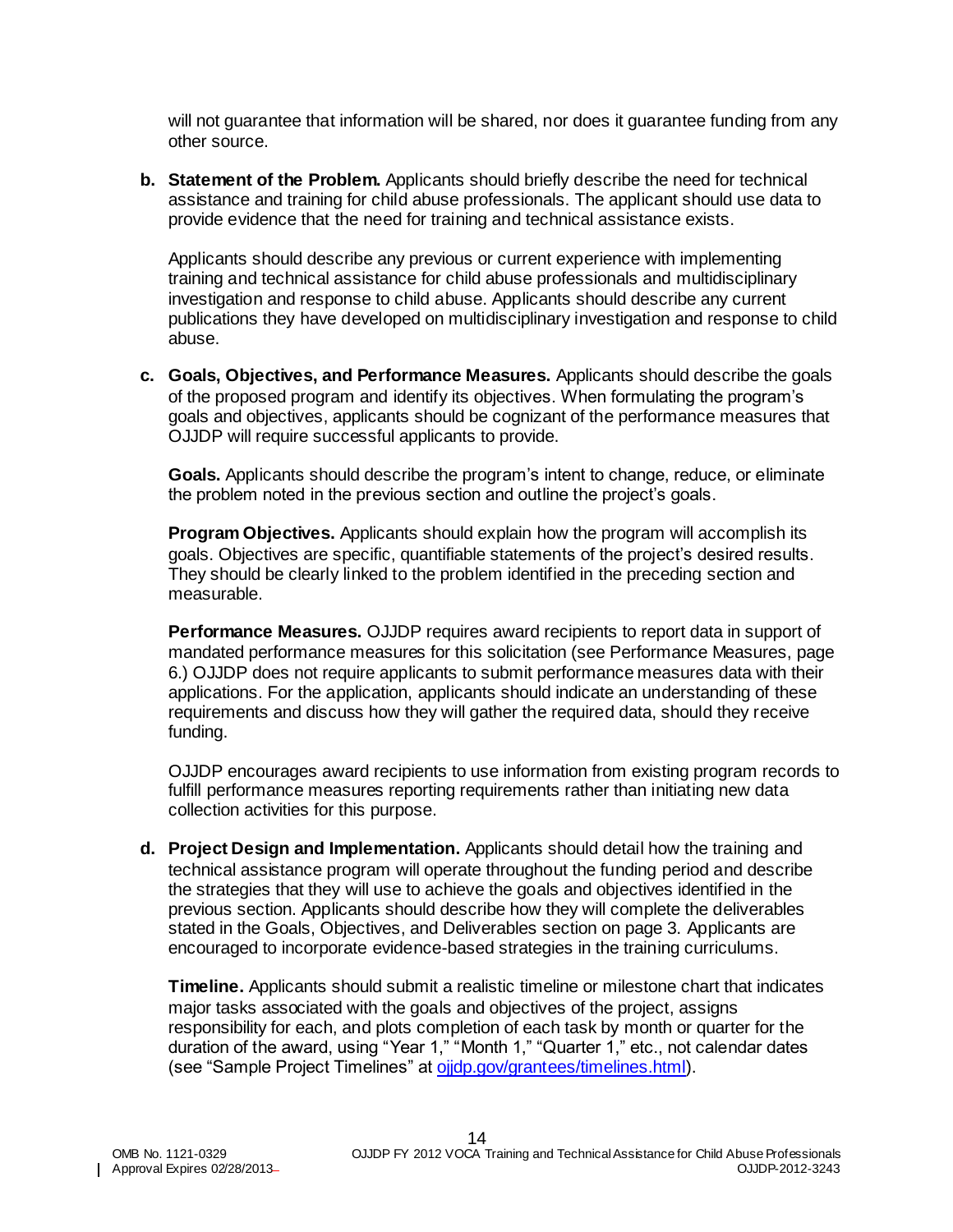Applicants should submit the timeline as a separate attachment, as stipulated in Additional Attachments, page 15. On receipt of an award, the award recipient may revise the timeline, based on training and technical assistance that OJJDP will provide.

**e. Capabilities and Competencies.** Applicants should describe the roles and responsibilities of project staff and explain the program's organizational structure and operations. Management and staffing patterns should be clearly connected to the project design described in the previous section. This section should describe the experience and capability of the applicant's organization and any contractors that the applicant will use to implement and manage this effort and its associated federal funding, highlighting any previous experience implementing projects of similar design or magnitude.

The VOCA Act states that an organization to which a grant is made shall provide training and technical assistance that includes information regarding improved child interview techniques, thorough investigative methods, interagency coordination, and effective presentation of evidence in court.

**Memoranda of Understanding.** If submitting a joint application, as described under Eligibility, page 3, applicants should provide signed and dated memoranda of understanding for all key partners that include the following:

- expression of support for the program and a statement of willingness to participate and collaborate with it
- description of the partner's current role and responsibilities in the planning process and expected responsibilities when the program is operational
- estimate of the percent of time that the partner will devote to the planning and operation of the project.

#### <span id="page-14-0"></span>**3. Budget Detail Worksheet and Budget Narrative**

Applicants should provide a budget that (1) is complete, allowable, and cost-effective in relation to the proposed activities; (2) shows the cost calculations demonstrating how they arrived at the total amount requested; and (3) provides a brief supporting narrative to link costs with project activities. The budget should cover the entire award period.

For questions pertaining to budget and examples of allowable and unallowable costs, see the OJP Financial Guide at [www.ojp.usdoj.gov/financialguide/index.htm](http://www.ojp.usdoj.gov/financialguide/index.htm)*.*

- **a. Budget Detail Worksheet.** A sample Budget Detail Worksheet can be found at [www.ojp.gov/funding/forms/budget\\_detail.pdf.](http://www.ojp.gov/funding/forms/budget_detail.pdf) Applicants who submit the budget in a different format should include the budget categories listed in the sample budget worksheet. The budget detail worksheet should be mathematically sound.
- **b. Budget Narrative.** The Budget Narrative should thoroughly and clearly describe every category of expense listed in the Budget Detail Worksheet. Proposed budgets are expected to be complete, reasonable and allowable, cost-effective, and necessary for project activities. The narrative should be mathematically sound and correspond with the information and figures the applicant provides in the Budget Detail Worksheet. The narrative should explain how the applicant estimated and calculated all costs and how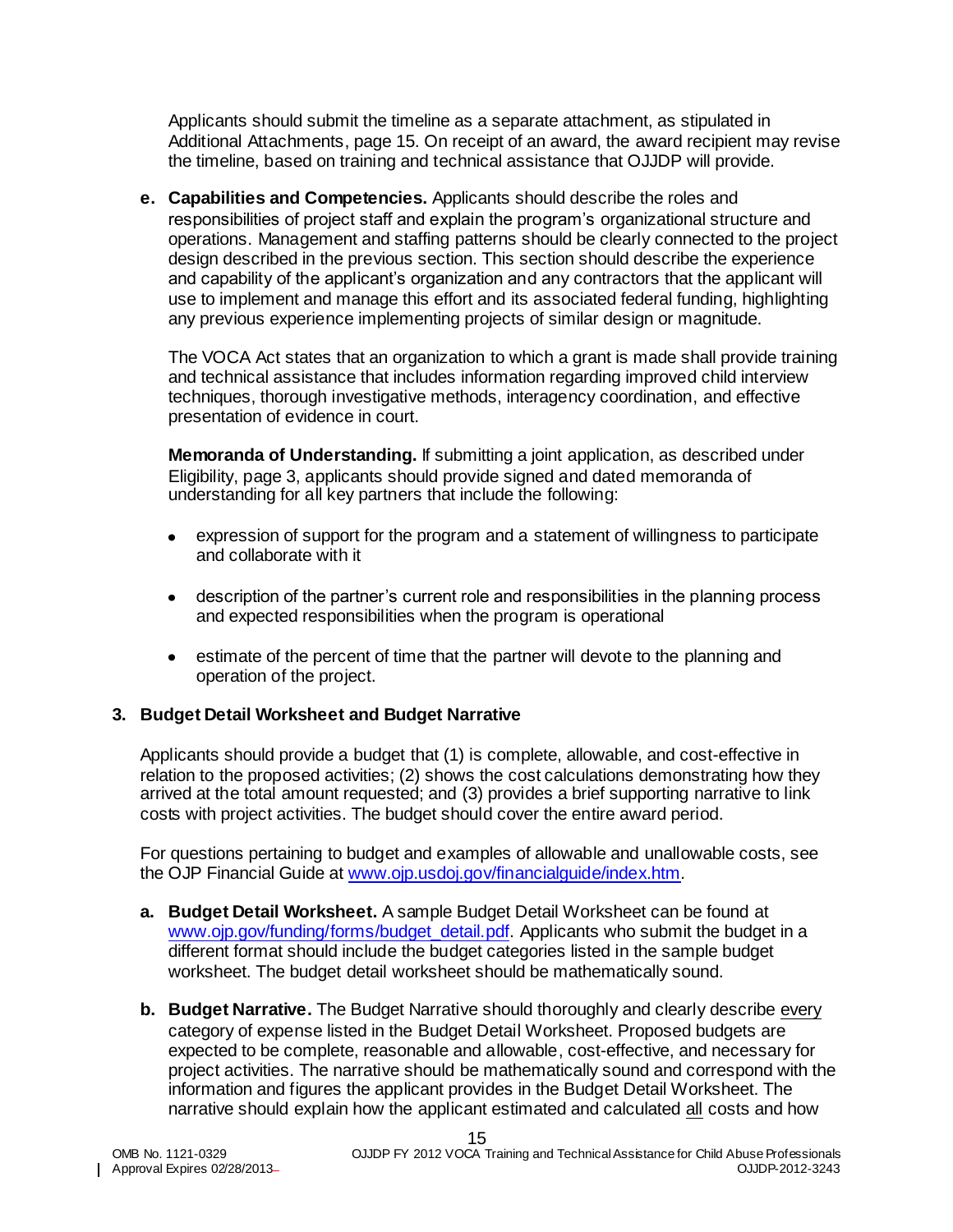they are relevant to the completion of the proposed project. The narrative may include tables for clarification purposes but need not be in a spreadsheet format. As with the Budget Detail Worksheet, the Budget Narrative should be broken down by year.

#### <span id="page-15-0"></span>**4. Indirect Cost Rate Agreement (if applicable)**

Indirect costs are allowed only if the applicant has a federally approved indirect cost rate. (This requirement does not apply to units of local government.) A copy of the rate approval should be attached. If the applicant does not have an approved rate, one can be requested by contacting the applicant's cognizant federal agency, which will review all documentation and approve a rate for the applicant organization or, if the applicant's accounting system permits, costs may be allocated in the direct cost categories. If DOJ is the cognizant federal agency, obtain information needed to submit an indirect cost rate proposal at [www.ojp.usdoj.gov/funding/pdfs/indirect\\_costs.pdf.](http://www.ojp.usdoj.gov/funding/pdfs/indirect_costs.pdf)

#### <span id="page-15-1"></span>**5. Additional Attachments**

Applicants should submit the following information, as stipulated in the cited pages, as attachments to their application. While the materials listed below are not assigned specific point values, peer reviewers will, as appropriate, consider these items when rating applications. For example, reviewers will consider résumés and/or letters of support/ memoranda of understanding when assessing "Capabilities/Competencies." Peer reviewers will not consider any additional information that the applicant submits other than that specified below.

- timeline or milestone chart (see Timeline, page 14)
- résumés of all key personnel
- job descriptions outlining roles and responsibilities for all key positions
- memoranda of understanding from partner organizations (see Memoranda of Understanding, page 14)
- evidence of nonprofit status, e.g., a copy of the tax exemption letter from the Internal Revenue Service
- evidence of for-profit status, e.g., a copy of the articles of incorporation.

#### <span id="page-15-2"></span>**6. Other Standard Forms**

Additional forms that may be required in connection with an award are available on OJP's funding page at [www.ojp.usdoj.gov/funding/forms.htm.](http://www.ojp.usdoj.gov/funding/forms.htm) For successful applicants, receipt of funds may be contingent upon submission of all necessary forms. Note in particular the following forms.

**a.** [Standard Assurances.](http://www.ojp.usdoj.gov/funding/forms/std_assurances.pdf) Applicants must read, certify, and submit this form in GMS prior to the receipt of any award funds.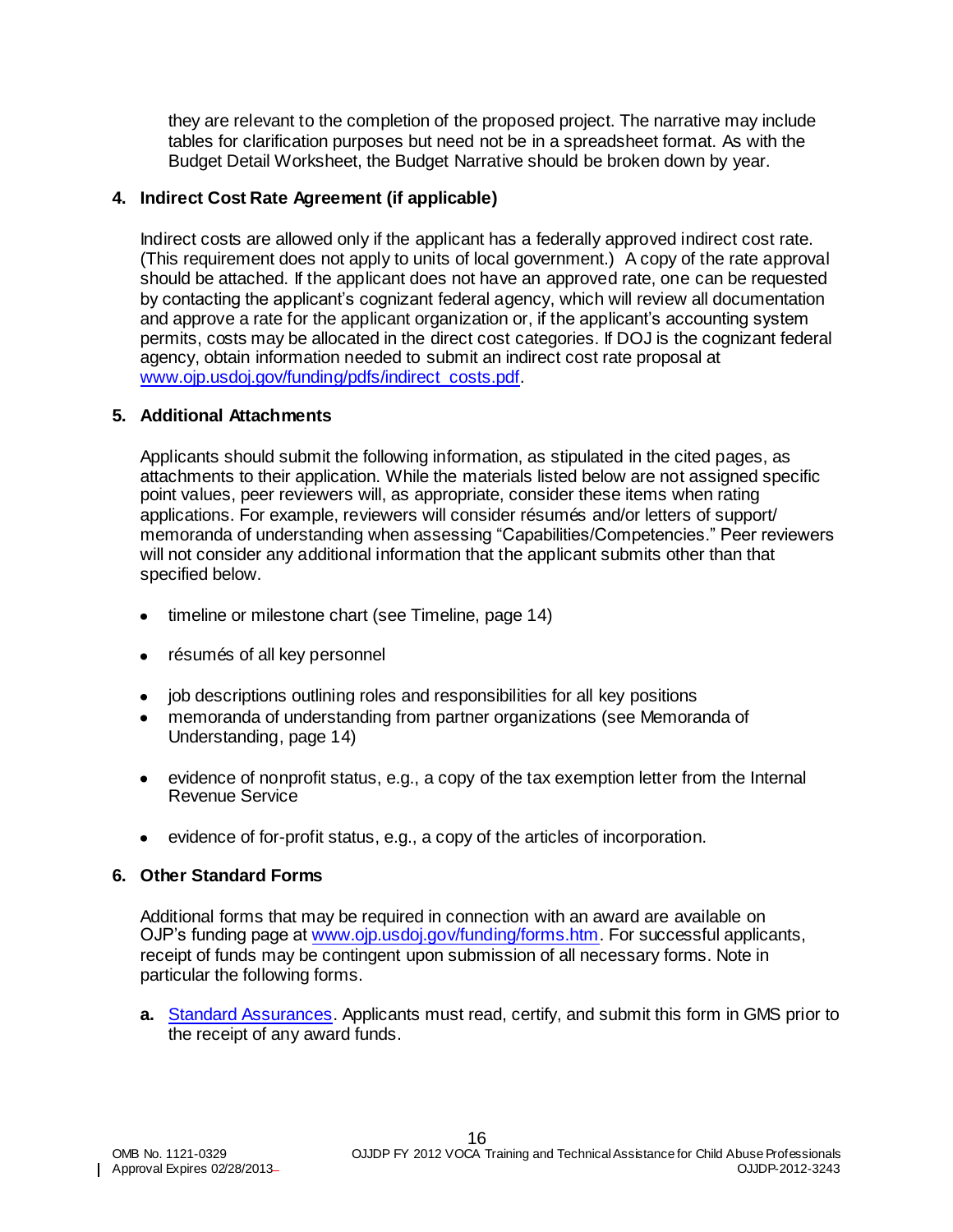- **b.** [Certifications Regarding Lobbying; Debarment, Suspension and Other Responsibility](http://www.ojp.usdoj.gov/funding/forms/certifications.pdf)  [Matters; and Drug-Free Workplace Requirements.](http://www.ojp.usdoj.gov/funding/forms/certifications.pdf) Applicants must read, certify, and submit in GMS prior to the receipt of any award funds.
- **c.** [Accounting System and Financial Capability Questionnaire](http://www.ojp.usdoj.gov/funding/forms/financial_capability.pdf)*.* (Required for any applicant other than an individual that is a non-governmental entity and that has not received any award from OJP within the past 3 years; this form must be downloaded, completed, and submitted.)

### <span id="page-16-0"></span>**Selection Criteria**

The following five selection criteria will be used to evaluate each application, with the different weight given to each based on the percentage value listed after each individual criteria. For example, the first criteria, Statement of the Problem, is worth 20 percent of the entire score in the application review process.

- 1. Statement of the Problem (15 percent)
- 2. Goals, Objectives, and Performance Measures (10 percent)
- 3. Program Design and Implementation (40 percent)
- 4. Capabilities and Competencies (20 percent)
- 5. Budget (complete; reasonable and allowable; cost-effective; and necessary for project activities) (15 percent)

See What an Application Is Expected To Include, page 12, for the criteria that the peer reviewers will use to evaluate applications.

### <span id="page-16-1"></span>**Review Process**

OJP is committed to ensuring a fair and open process for awarding grants. OJJDP reviews the application to make sure that the information presented is reasonable, understandable, measurable, and achievable, as well as consistent with the solicitation.

Peer reviewers will review the applications submitted under this solicitation that meet basic minimum requirements. OJJDP may use either internal peer reviewers, external peer reviewers, or a combination, to review the applications under this solicitation. An external peer reviewer is an expert in the subject matter of a given solicitation who is NOT a current DOJ employee. An internal reviewer is a current DOJ employee who is well-versed or has expertise in the subject matter of this solicitation. Applications that meet basic minimum requirements will be evaluated, scored, and rated by a peer review panel. Peer reviewers' ratings and any resulting recommendations are advisory only. In addition to peer review ratings, considerations for award recommendations and decisions may include, but are not limited to, underserved populations, geographic diversity, strategic priorities, past performance, and available funding.

The Office of the Chief Financial Officer, in consultation with OJJDP, conducts a financial review of applications for potential discretionary awards to evaluate the fiscal integrity and financial capability of applicants; examines proposed costs to determine if the Budget Detail Worksheet and Budget Narrative accurately explain project costs; and determines whether costs are reasonable, necessary, and allowable under applicable federal cost principles and agency regulations.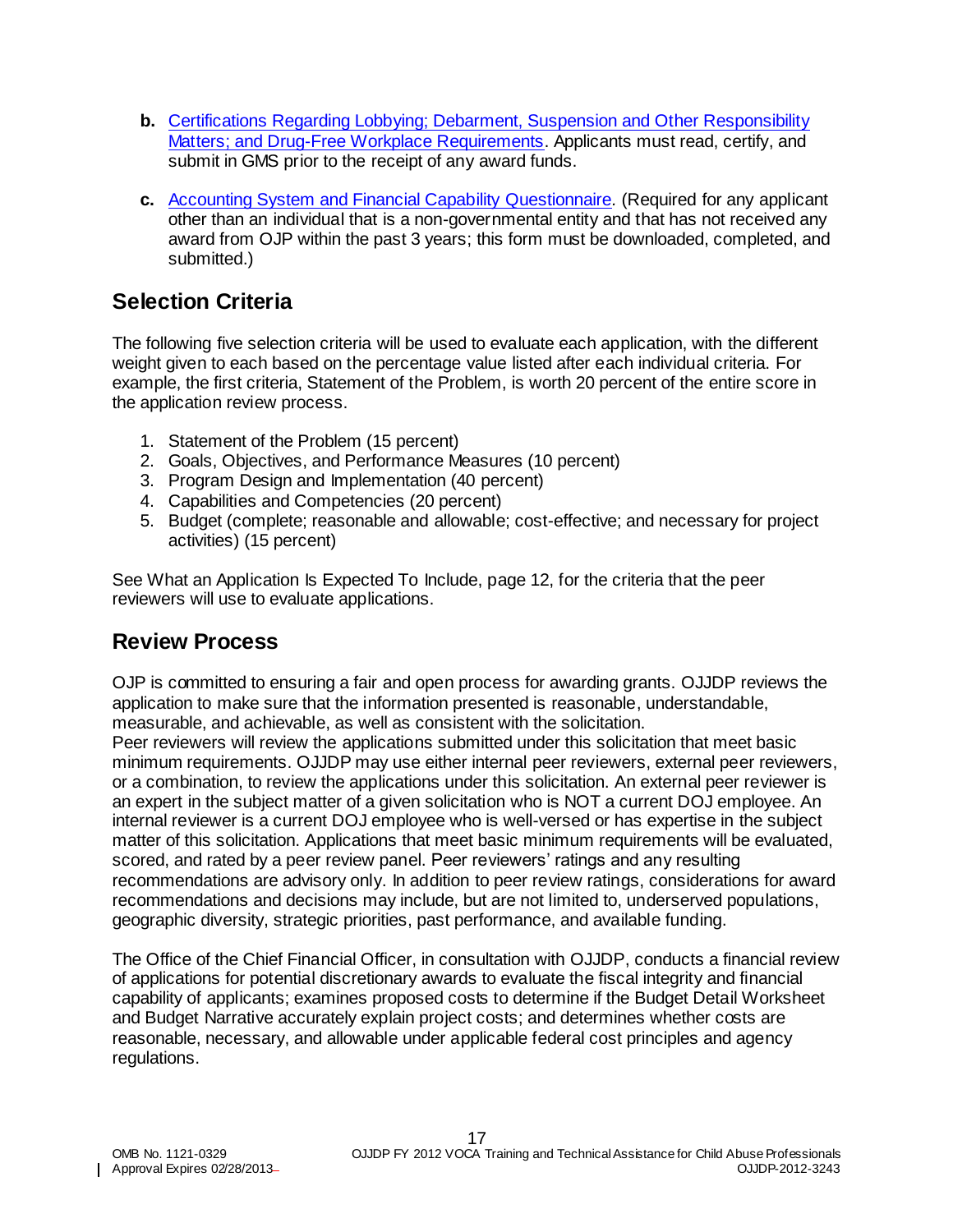Absent explicit statutory authorization or written delegation of authority to the contrary, all final award decisions will be made by the Assistant Attorney General, who also may give consideration to factors including, but not limited to, underserved populations, geographic diversity, strategic priorities, past performance, and available funding when making awards.

# <span id="page-17-0"></span>**Additional Requirements**

Applicants selected for awards must agree to comply with additional legal requirements upon acceptance of an award. OJP strongly encourages applicants to review the information pertaining to these additional requirements prior to submitting an application. Additional information for each requirement can be found at [www.ojp.usdoj.gov/funding/other\\_requirements.htm.](http://www.ojp.usdoj.gov/funding/other_requirements.htm)

- [Civil Rights Compliance](http://www.ojp.usdoj.gov/about/ocr/statutes.htm)
- Faith-Based and Other Community Organizations
- **Confidentiality**
- Research and the Protection of Human Subjects
- Anti-Lobbying Act
- Financial and Government Audit Requirements
- National Environmental Policy Act (NEPA)
- DOJ Information Technology Standards (if applicable)
- Single Point of Contact Review
- Non-Supplanting of State or Local Funds
- Criminal Penalty for False Statements
- Compliance with [Office of Justice Programs Financial Guide](http://www.ojp.usdoj.gov/financialguide/index.htm)
- Suspension or Termination of Funding
- Nonprofit Organizations
- For-Profit Organizations
- Government Performance and Results Act (GPRA)
- Rights in Intellectual Property
- Federal Funding Accountability and Transparency Act (FFATA) of 2006
- Awards in Excess of \$5,000,000 Federal Taxes Certification Requirement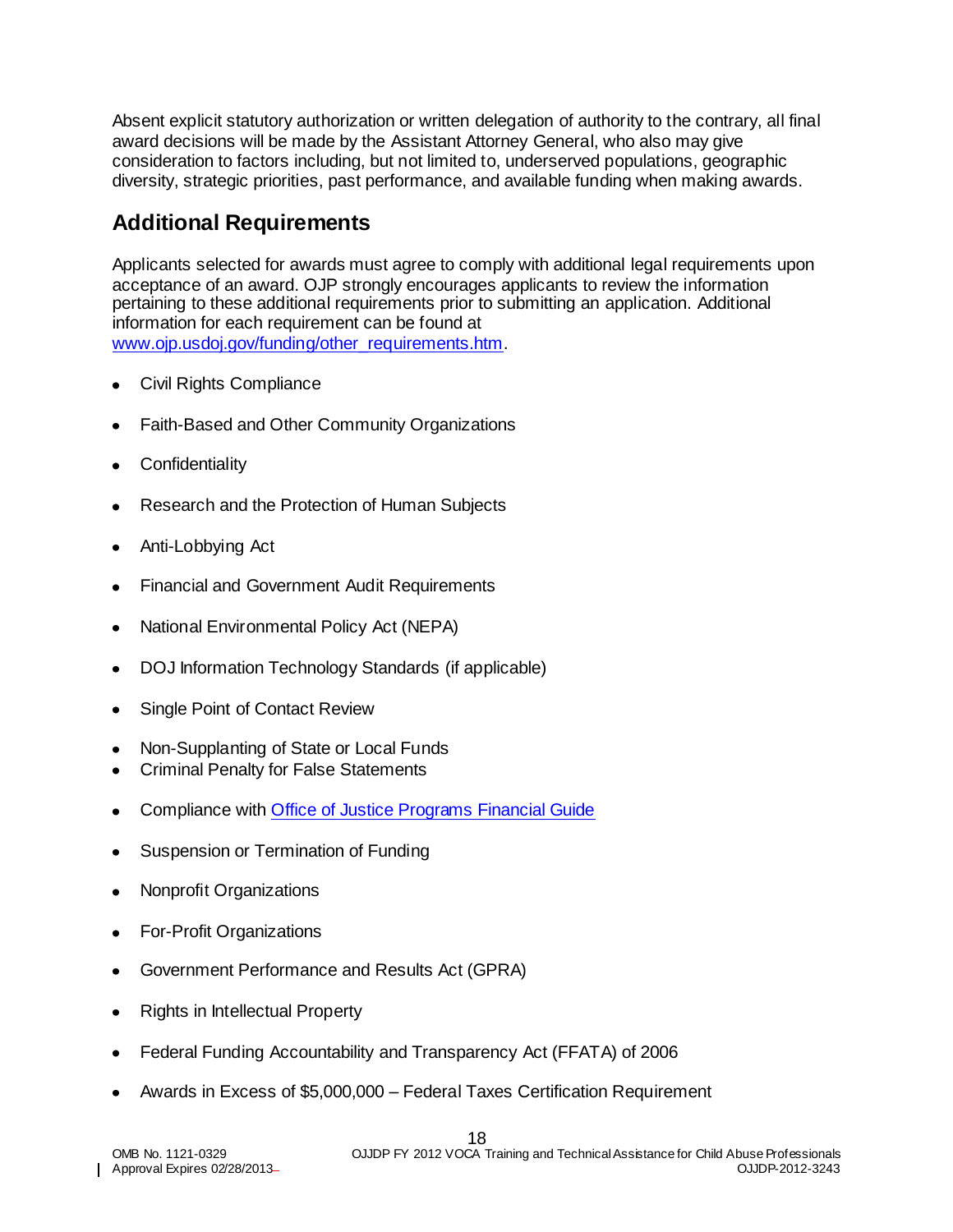**•** Active CCR Registration

### <span id="page-18-0"></span>**Provide Feedback to OJP on This Solicitation**

To assist OJP in improving its application and award processes, we encourage applicants to provide feedback on this solicitation, application submission process, and/or the application review/peer review process. Feedback can be provided to [OJPSolicitationFeedback@usdoj.gov](mailto:OJPSolicitationFeedback@usdoj.gov)*.*